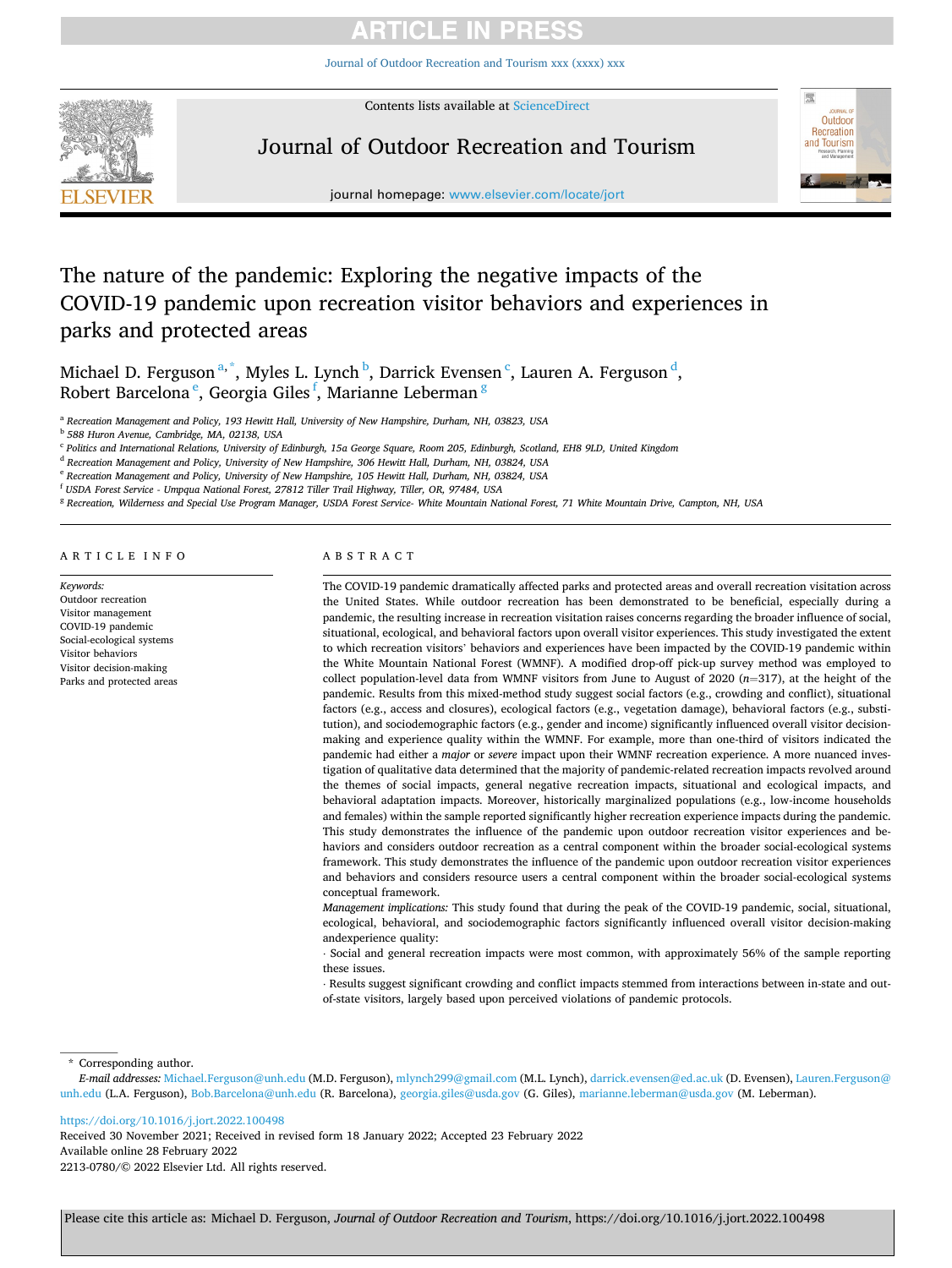#### *Journal of Outdoor Recreation and Tourism xxx (xxxx) xxx*

⋅ Moreover, historically marginalized populations stated unique recreation impacts during the pandemic. For instance, visitors from low-income households reported significantly less substitution options as opposed to highincome visitors.

⋅ Female visitors perceived significantly more pandemic-related conflict than male visitors.

Study findings suggest visitor crowding and conflict should be prioritized by resource managers, especially amongst historically marginalized populations. Resource managers should consider adopting a broader socialecological systems approach to parks and protected areas management, particularly during a global pandemic.

# **1. Introduction**

In March 2020, the World Health Organization officially declared the COVID-19 outbreak a global pandemic. This declaration forced the sudden closure of schools, businesses, and recreation facilities worldwide ([Dolesh, 2020;](#page-8-0) [Rice et al., 2020](#page-9-0)). During challenging and unprecedented times individuals often turn to outdoor recreation within parks and protected areas (PPAs) for escape and solitude as well as the mental and physical health benefits provided by nature [\(CDC, 2020](#page-8-0); [OIA, 2021](#page-9-0); [Rice et al., 2020\)](#page-9-0). As a result, the overall volume of recreation visitation amongst both experienced and inexperienced visitors increased dramatically during the pandemic within PPAs worldwide ([Brassil, 2020](#page-8-0); [Ferguson et al., 2022; Hale, 2020\)](#page-8-0). In the United States, local, state, and federal PPAs have witnessed consistent and incremental visitation growth over the past several decades which have caused significant strains within the overall public lands system [\(Ferguson et al.,](#page-8-0)  [2022;](#page-8-0) [National Park Service NPS, 2020\)](#page-9-0). For example, National Park Service visitation has grown steadily over the past 50 years with 26 million visitors in 1974, 101 million visitors in 1989, 276 million visitors in 2004, and 327 million visitors in 2019 ([National Park Service NPS,](#page-9-0)  [2020\)](#page-9-0). Adding fuel to this fire, the pandemic rapidly and exponentially increased recreation visitation within an already overwhelmed PPA system [\(Ferguson et al., 2022\)](#page-8-0). This sudden and unprecedented visitation spike caused an increase in the presence and severity of various social, ecological, and situational impacts upon visitor experiences, natural resources, and local communities [\(Carr, 2020](#page-8-0); [Freeman](#page-8-0) & [Eykelbosh, 2020](#page-8-0), p. 829). Moreover, many of these impacts forced visitors to engage in various behavioral adaptations to make the best of their recreation experiences [\(Ferguson et al., 2021](#page-8-0)).

This research examined the impact of the COVID-19 pandemic upon recreation visitors' behaviors and experiences within the White Mountain National Forest (WMNF). Population-level mixed-method data were collected from WMNF visitors at the height of the pandemic, from June to August of 2020 (*n*=317). Findings suggest social, ecological, behavioral, and sociodemographic factors significantly influenced visitor decision-making and experience quality within the WMNF. A deeper assessment of qualitative data determined the majority of pandemicrelated recreation impacts revolved around the themes of social impacts, general recreation impacts, situational and ecological impacts, and behavioral adaptation impacts. Moreover, study findings suggest various historically marginalized populations reported significantly higher recreation experience impacts during the pandemic. This research showcases the impact of the COVID-19 pandemic upon outdoor recreation visitor experiences and behaviors and suggests the relationship between resource users and public infrastructure providers is critical within the broader social-ecological systems conceptual framework.

# **2. Literature review**

# *2.1. Social-ecological systems framework related to PPA during the COVID-19 pandemic*

The recent increase in demand for outdoor recreation has been demonstrated to strain the natural resources, infrastructure, communities, and visitors' experiences which rely upon PPAs ([Cole, 2021](#page-8-0); Hauslohner & [Thebault, 2020\)](#page-8-0). Oftentimes, PPAs are researched and managed within a narrow scope, concerned with only specific issues at unique locations or time periods ([Ferguson et al., 2021](#page-8-0); [Morse, 2020](#page-9-0)). This narrow scope can be problematic as recreation does not take place in a vacuum; rather, each component of the recreation experience is interconnected, like a ripple in a pond. This recognition led to the development of an adaptive social-ecological systems (SES) framework which considers the complex, dynamic, and integrated relationships within entire systems ([Morse, 2020](#page-9-0)). Thus, the SES conceptual framework considers the multiple scales and associated feedback loops between and within social and ecological sub-systems [\(Anderies et al.,](#page-8-0)  [2004;](#page-8-0) [Walker et al., 2006\)](#page-9-0). For example, SES considers the preexisting interaction and connections between visitors, resources, managers, communities, stakeholders, and external environments (e.g., the COVID-19 pandemic) and recognizes the interconnected impacts stemming from increasing PPA visitation [\(Ferguson et al., 2021;](#page-8-0) [Morse,](#page-9-0)  [2020\)](#page-9-0). In addition, SES provides an ideal conceptual framework to explore the complex human-nature connection that is vital for informing equitable social, environmental, and economic policy ([Anderies et al.,](#page-8-0)  [2004;](#page-8-0) Cole & Hall, 1992; Marion & Cole, 1996; Outdoor Foundation, 2021).

#### *2.2. General PPA impacts during the COVID-19 pandemic*

In the early stages of the pandemic, widespread closures, safety protocols, and stay-at-home mandates left millions of Americans with an unprecedented amount of discretionary free time and money ([Center for](#page-8-0)  [Disease Control CDC, 2020](#page-8-0); Kaiser, 2020; [OIA, 2021; Rice et al., 2020](#page-9-0)). As the pandemic progressed, many leaders and health organizations encouraged and promoted the use of the outdoors ([Randall, 2020](#page-9-0); [Wang,](#page-9-0)  [2020\)](#page-9-0). As a result, PPA visitation skyrocketed as individuals began to discover and/or re-remember their local natural resources ([Carr, 2020](#page-8-0); [Derks et al., 2020](#page-8-0); Goodnow & Mackenzie, 2020; [OIA, 2021; Rice et al.,](#page-9-0)  [2020;](#page-9-0) [Venter et al., 2020](#page-9-0)). For example, the National Forests of New England saw an approximately 60% increase in visitation during the summer months of 2020 ([Ferguson et al., 2022](#page-8-0)). Further, nearly half of all Americans reported participation in an outdoor activity during the summer months of the pandemic [\(OIA, 2021](#page-9-0)). Amid all of this, a significant number of first time and inexperienced visitors also began recreating within PPAs ([Hautamaki, 2020;](#page-8-0) [OIA, 2021;](#page-9-0) 2020). Often these visitation increases stemmed from a desire for socially distanced activities, spending time with family, exercising and personal health, and a reduction in time spent indoors on screens [\(OIA, 2021\)](#page-9-0). As visitation within PPAs continued to increase, numerous social (e.g., crowding and conflict), situational (e.g., state mandates and restricted access), and ecological (e.g., litter and vandalism) impacts became more pronounced [\(Brassil, 2020](#page-8-0); [Ferguson et al., 2021](#page-8-0); [Rice et al., 2020](#page-9-0); [Siler,](#page-9-0)  [2020\)](#page-9-0).

#### *2.3. Social PPA impacts during the COVID-19 pandemic*

PPA managers were hurriedly forced to modify protocols to adhere to changing and inconsistent state and federal pandemic mandates which often resulted in various forms of visitor conflict and crowding ([Derks](#page-8-0)  [et al., 2020;](#page-8-0) [Langlois, 2020](#page-8-0); [Venter et al., 2020](#page-9-0)). For instance, at one point in 2020 the federal government was encouraging outdoor recreation, while various state governments were simultaneously closing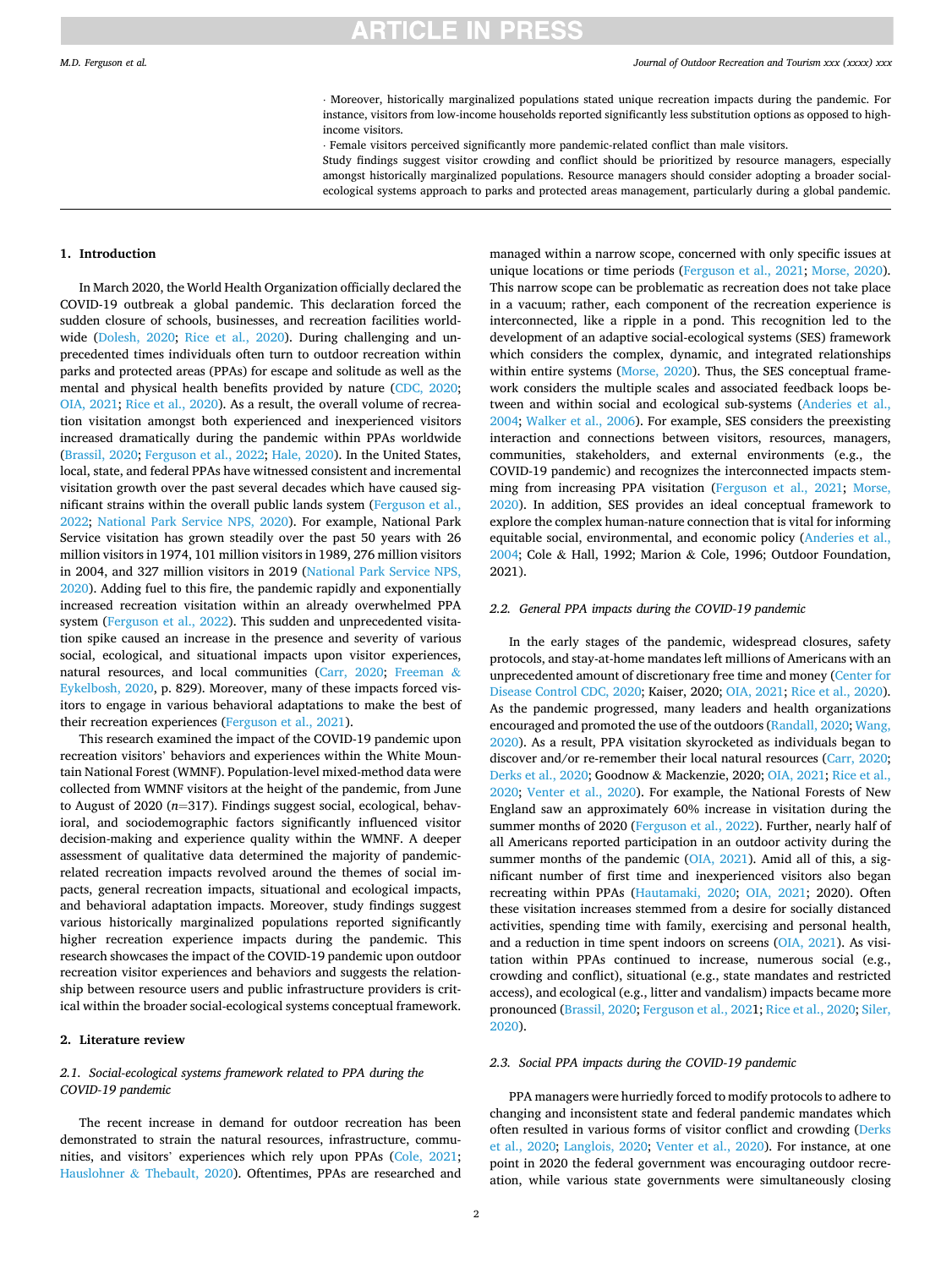### *M.D. Ferguson et al.*

PPAs, sending mixed signals to visitors [\(Center for Disease Control CDC,](#page-8-0)  [2020;](#page-8-0) [VOREC, 2020\)](#page-9-0). Visitor conflict is commonly framed around goal interference and is defined as any interference in a visitor's goal caused by other visitors' behaviors (Jacob & Schreyer, 1980). Visitor conflicts quickly emerged during the pandemic, largely driven by differences stemming from conflicting national, state, and local pandemic protocols ([Rice et al., 2020](#page-9-0)). These inconsistencies often led to a lack of mask compliance, improper social distancing, unruly visitor behavior (i.e., illegal parking and arguments), out-of-state visitors being perceived as 'non-local', and a general lack of adherence to CDC protocols [\(Ramer,](#page-9-0)  [2020;](#page-9-0) [Rice et al., 2020](#page-9-0); [Siler, 2020](#page-9-0)). Other forms of visitor conflict centered on strains placed upon often underfunded rural gateway community infrastructure, as these communities attempted to accommodate increasing visitor demands ([Erwin et al., 2020](#page-8-0)). As a result, gateway communities were often subjected to increased litter, vandalism, illegal dumping, dispersed camping, trail degradation, general trail erosion, and healthcare system overburden [\(Brassil, 2020](#page-8-0); [Chow, 2020](#page-8-0); [Cole, 2021](#page-8-0)).

Visitor perceptions of crowding commonly refers to any negative evaluation of the volume of visitors within a defined area (Manning et al., 2000). Instances of crowding also emerged due to a combination of site closures and a renewed interest in outdoor recreation ([Siler, 2020](#page-9-0); [Venter et al., 2020\)](#page-9-0). As a result of these accessibility restrictions, visitors often flocked to the few PPAs which remained open, leading to inevitable instances of overcrowding and associated pandemic protocol violations [\(Center for Disease Control CDC, 2020](#page-8-0); [Siler, 2020; Venter et al.,](#page-9-0)  [2020\)](#page-9-0). Moreover, these social impacts combined with a rapid increase in visitation often resulted in a multitude of PPA infrastructure and management challenges such as visitor adaptations and site degradation ([Beery et al., 2021](#page-8-0); [Landry et al., 2021](#page-8-0)).

### *2.4. Situational PPA impacts during the COVID-19 pandemic*

In many cases, the pandemic and associated political pressures led to closures and loss of access within many PPAs across the United States which impacted both local and international visitation worldwide (Colman & [Dolesh, 2020;](#page-8-0) Will, 2020). Furthermore, widespread travel restrictions halted park visitation among international travelers which in turn hurt local businesses and may have long-term consequences associated with the global tourism industry [\(Spenceley et al., 2021;](#page-9-0) Will, 2020). Within New England, pandemic protocols often varied by state, leading to access issues within their respective PPAs. For instance, certain states imposing laxer protocols (e.g., New Hampshire) while other states enforced more stringent protocols (e.g., Massachusetts, Maine, and Vermont) ([Mawson, 2020; MOT, 2020;](#page-8-0) [VOREC, 2020\)](#page-9-0). As a result, states with stricter pandemic policies often experienced significant recreation displacement and overall visitation decreases. For example, Maine saw a 27% recreation visitation decrease from 2019 to 2020 [\(MOT, 2020;](#page-8-0) [Valigra, 2021\)](#page-9-0). Alternatively, states with more lenient protocols often experienced visitation spikes due to the abundant availability of PPA access ([Ferguson et al., 2022\)](#page-8-0). For instance, the WMNF saw record-breaking visitation amongst both in-state and out-of-state visitors resulting in unprecedented impacts (Callery, 2020; [Ferguson et al., 2021;](#page-8-0) [Ramer, 2020](#page-9-0)). Recreation sites and parking areas across New Hampshire often far exceeded capacity, resulting in pervasive instances of congestion, illegal parking, and overall non-compliance with pandemic protocols (Callery, 2020). Further, as the pandemic progresses and new variants such as Omicron emerged, travelers often altered their behaviors and locations as they either canceled plans or sought more solitude in remote and dispersed recreation settings such as Congressionally Designated Wilderness [\(Associated Press, 2021; Chow,](#page-8-0)  [2020; Ferguson et al., 2021;](#page-8-0) LNT, 2020; [Ramer, 2020\)](#page-9-0). Sudden restricted access to PPAs worldwide also has broader implications such as negative economic impacts, decreased; 116-118tional visitation, and unpredictable visitor behaviors [\(Hockings et al., 2020](#page-8-0)).

*Journal of Outdoor Recreation and Tourism xxx (xxxx) xxx*

# *2.5. Behavioral adaptation and substitution behaviors in PPA during the COVID-19 pandemic*

Substitution refers to behavioral changes or adaptations among recreationists in response to social, situational, or ecological impacts (Brunson & [Shelby, 1993](#page-8-0)). In response to the pandemic and related impacts, visitors often found the need to modify, change, or substitute their behaviors and decision-making within PPAs [\(OIA, 2021; Rice et al.,](#page-9-0)  [2020\)](#page-9-0). The WMNF experienced unprecedented levels of visitation during the pandemic which often led to the pervasive employment of various behavioral adaptations [\(Ferguson et al., 2021\)](#page-8-0). Unsurprisingly, many local visitors were often in conflict with non-local visitors who were not as accustomed to traditional recreation etiquette and knowledge of the area ([Brassil, 2020](#page-8-0); [Chow, 2020](#page-8-0); [Cole, 2021](#page-8-0); [Hautamaki,](#page-8-0)  [2020; Hale, 2020](#page-8-0); LNT, 2020). Research suggests non-local visitors may sometimes lack awareness and experience related to recreation safety, norms, and procedures ([Brassil, 2020;](#page-8-0) LNT, 2020). Alternatively, local visitors often quickly adapt their behaviors, especially during the pandemic where in some instances they were able to take advantage of various pandemic protocols and loopholes [\(Chow, 2020](#page-8-0)). For example, local visitors within Rocky Mountain National Park often began recreating earlier in the morning to avoid the enforcement of timed entry systems and trail closures ([Chow, 2020\)](#page-8-0). Ultimately, the pandemic seems to have forced both local and non-local visitors alike to employ various behavioral adaptations in an effort to maintain their overall experience quality.

# *2.6. Impacts upon historically marginalized populations in PPA during the COVID-19 pandemic*

While there have been substantial efforts, the outdoor industry continues to lack significant diversity. Approximately 40% of the U.S. population identified as non-White in 2020, yet nearly 75% of outdoor recreation visitors identified as White in the same year ([OIA, 2021\)](#page-9-0). For example, women and individuals from lower socio-economic backgrounds often face significant constraints in outdoor recreation, due in part to implicit prejudice and biases which frequently result in negative experiences [\(Mitten et al., 2018](#page-9-0); More & [Stevens, 2000](#page-9-0); [Powers et al.,](#page-9-0)  [2020; Rosa et al., 2020,](#page-9-0) pp. 1–21). For example, research indicates the cost of user entry fees often prevents participation and access for lower socio-economic visitors (More & [Stevens, 2000; Trawalter et al., 2021](#page-9-0)). Recent research also suggests women are typically underrepresented and often marginalized in the outdoor recreation realm [\(Mitten et al.,](#page-9-0)  [2018\)](#page-9-0). Yet, visitation to PPAs among certain historically marginalized populations was shown to increase during the pandemic ([OIA, 2021](#page-9-0)). Specifically, a notable increase was observed amongst female visitors who sought out recreation opportunities in PPAs ([OIA, 2021\)](#page-9-0). Although this is a positive development, the long-term challenges of accessibility, engagement, and equity faced by marginalized populations continue to prevail in PPAs ([OIA, 2021\)](#page-9-0). Ultimately, the impact of the pandemic upon historically marginalized populations within outdoor recreation may have lasting and long-term positive effects upon diversity and equity related to public health, environmental stewardship, and economic prosperity ([Derks et al., 2020](#page-8-0); [Hautamaki, 2020](#page-8-0); [Powers et al., 2020](#page-9-0); [Rice et al., 2020](#page-9-0)).

## *2.7. Summary and research questions*

Policymakers and PPA managers must remain vigilant and continue to evolve their practices in response to increased visitation and impacts resulting from the pandemic. Previous studies have explored recreation related impacts and behavioral adaptations within a narrow scope, often focusing on a single issue (e.g., conflict) at a single site (e.g., a wilderness area). This research, however, is one of the first mixed-method studies to examine visitor impacts, behaviors, and decision-making related to the pandemic, across an entire National Forest system in New England. This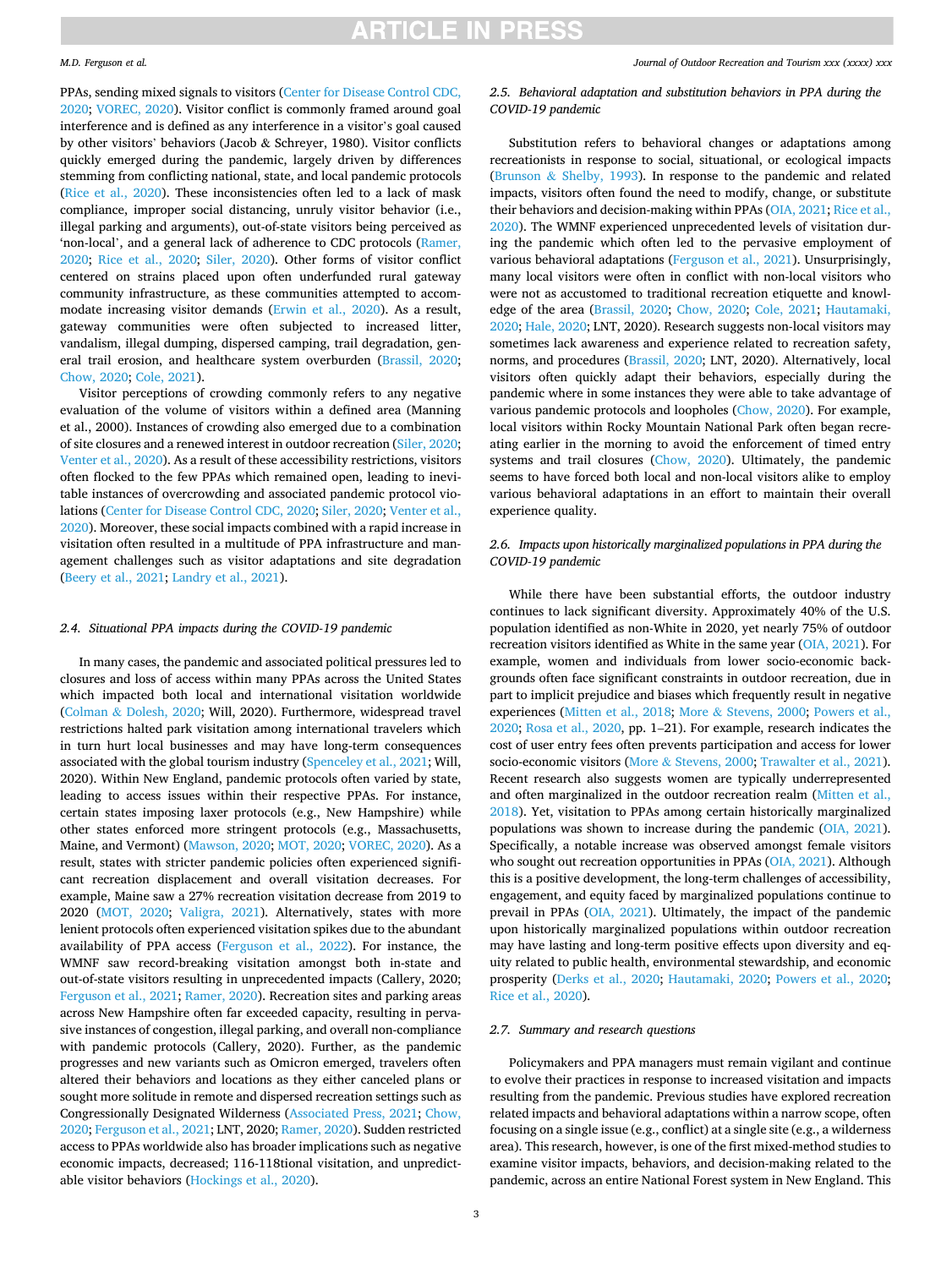#### *M.D. Ferguson et al.*

study serves to explore the impact of the COVID-19 pandemic upon recreation visitors' behaviors and experiences within the White Mountain National Forest. Study findings lend themselves to an SES conceptual framework which serves to comprehensively explore the interconnection sub-systems and their adaptive functions within the broader recreation ecosystem. It should be noted that study data was intentionally not weighted and should be interpreted with caution as it is not representative of and/or generalizable to *all* WMNF visitors. The following research questions were examined to directly address these phenomena:

**R1:** To what extent have visitors been impacted by the COVID-19 pandemic on the WMNF?

**R2:** To what extent have visitors altered their recreation behaviors and experiences as a result of the COVID-19 pandemic on the WMNF?

**R3:** To what extent have historically marginalized visitor populations altered their recreation behaviors and experiences as a result of the COVID-19 pandemic on the WMNF?

### **3. Methods**

*3.1. Study context- the White Mountain National Forest* 

The White Mountain National Forest (WMNF) is managed by the USDA Forest Service and is located in New Hampshire and Western Maine. The WMNF spans approximately 800,000 acres, hosts more than 6 million annual outdoor recreation visitors, and is located within one day's drive of more than 70 million people ([National Forest Foundation](#page-9-0)  [NFF, 2020](#page-9-0); [United States Department of Agriculture Forest Service](#page-9-0)  [USDA FS, 2020\)](#page-9-0). The forest serves as a major recreation destination, boasting more than 1,200 miles of hiking trails, 400 miles of snowmobile trails, 160 miles of the Appalachian Trail, 23 developed campgrounds, 6 ski touring areas, and 4 alpine ski areas [\(United States Department of](#page-9-0)  [Agriculture Forest Service USDA FS, 2020](#page-9-0)). The WMNF and adjacent communities serve as a crucial components of the state and regional outdoor industry and economy, supporting more than 5,000 jobs and generating more than \$193 million in labor income [\(United States](#page-9-0)  [Department of Agriculture Forest Service, 2016](#page-9-0)).

# *3.2. Data collection*

A unique *knock-and-drop* survey method was employed in this study to collect population-level data from WMNF visitors from June to August of 2020. This *knock-and-drop* technique is a modification of a traditional drop-off/pick-up survey method ([Jackson-Smith et al., 2016](#page-8-0)). Specifically, this technique required trained researchers to canvas and approach residential homes, hanging survey kits on doorknobs, knocking, briefly speaking to homeowners (if available), and then proceeding to more homes. A secondary analysis of National Visitor Use Monitoring zip code data was used to identify neighborhoods with significant percentages of WMNF visitors (Table 1) ([United States Department of](#page-9-0)  [Agriculture Forest Service USDA FS, 2005; United States Department of](#page-9-0)  [Agriculture Forest Service, 2015](#page-9-0)). The survey kits employed in the study comprised of a clear plastic bag including a cover letter, a paper survey, and a return envelope. Respondents were provided two survey modality options: 1) an online survey via Qualtrics, or 2) a paper survey via a pre-paid return envelope. Two weeks after the initial survey distribution, trained researchers returned to non-respondent households and left a follow-up postcard. Only adults (18 years of age or older) were able to participate in the study. It should be noted that community bias checks were examined via a series of chi-square analyses. Results determined no significant differences between respondents from different communities across key study variables, thus, a lack of community bias was presumed.

As a qualifying screening question, potential respondents were asked

#### **Table 1**

WMNF visitation and survey response information.

| Community<br>Name | % of WMNF<br>Visitation <sup>a</sup> | Distributed<br>Surveys | Completed<br>Surveys | Response<br>Rate |
|-------------------|--------------------------------------|------------------------|----------------------|------------------|
| Conway            | 5.8%                                 | 137                    | 28                   | 20.4%            |
| Concord           | 5.4%                                 | 134                    | 33                   | 24.6%            |
| Littleton         | 5.4%                                 | 137                    | 34                   | 24.8%            |
| North Conway      | 4.5%                                 | 135                    | 31                   | 22.9%            |
| Berlin            | 3.7%                                 | 136                    | 18                   | 13.2%            |
| Gorham            | 3.7%                                 | 137                    | 29                   | 21.1%            |
| Franconia         | 3.7%                                 | 134                    | 26                   | 19.4%            |
| Portsmouth        | 3.7%                                 | 122                    | 31                   | 25.4%            |
| Campton           | 2.9%                                 | 136                    | 34                   | 25.0%            |
| Plymouth          | 2.5%                                 | 138                    | 35                   | 25.3%            |
| Groveton          | 0.4%                                 | 136                    | 18                   | 13.2%            |
| <b>TOTAL</b>      | 41.7%                                | 1482                   | 317                  | 21.4%            |

\*Note. Percentages may not equal 100 because of rounding.

Note.

<sup>a</sup> 2015 National Visitor Use Monitoring data - White Mountain National Forest.

if they had recreated on the WMNF within the past year. A response of 'yes' to this question qualified respondents to begin the survey. A response of 'no' to this question disqualified respondents from the survey. Disqualified individuals were then asked to complete a discrete non-respondent socio-demographic survey. Once the survey was completed, respondents were thanked for their participation and offered a voluntary opportunity to enter into a prize raffle. Of the 1,482 surveys distributed in total, 317 were completed, representing a 21% response rate (Table 1). In terms of modality, approximately two-thirds of surveys were completed online, and one-third were completed via mail-back. These survey methods and associated response rate metrics are consistent with comparable research [\(Ferguson et al., 2021](#page-8-0); [Stedman et al.,](#page-9-0)  [2019;](#page-9-0) [Wallen et al., 2016\)](#page-9-0). Amongst the disqualified respondents, non-response and survey modality bias were both examined via a series of chi-square analyses. Results determined no significant differences between respondents and non-respondents; thus, a lack of non-response bias was presumed.

#### *3.3. Survey instrumentation*

For the entirety of the survey, respondents were asked to reference their "most recent trip to the WMNF". The entire 6-page survey instrument included a number of outdoor recreation variables regarding trip visitation patterns and socio-demographic information, perceptions of impacts, the COVID-19 pandemic, coping behaviors, use levels, management preferences, and beliefs and attitudes towards the environment. It is important to note that only specific and applicable quantitative and qualitative variables from the larger survey instrument were used in this study. First, respondents were asked questions pertaining to socio-demographic characteristics and trip visitation patterns. Next, respondents assessed the overall extent they had been impacted by the pandemic on the WMNF. Respondents were asked, "To what extent has Coronavirus (COVID-19) impacted your recreation experience at the WMNF". This previously validated single-item impact variable was evaluated on a seven-point Likert scale of 1–7; 1=no impact and 7=severe impact [\(Table 3\)](#page-4-0) [\(Ferguson et al., 2018;](#page-8-0) [White et al., 2008](#page-9-0)).

Respondents were then asked a dichotomous yes/no question, "Has your recreation experience on the WMNF been impacted by Coronavirus (COVID-19)?" [\(Table 4\)](#page-4-0). This dichotomous single-item impact variable was created based on previously validated literature and conversations with WMNF natural resource managers ([Rice et al., 2020\)](#page-9-0). The respondents who answered 'yes' to this question, inferring their recreation experience on the WMNF had indeed been impacted by Coronavirus (COVID-19), were the primary focus of the qualitative portion of this study (*n*=223 or 70.3%). Finally, these respondents were then asked, "You have indicated that your recreation experience on the WMNF has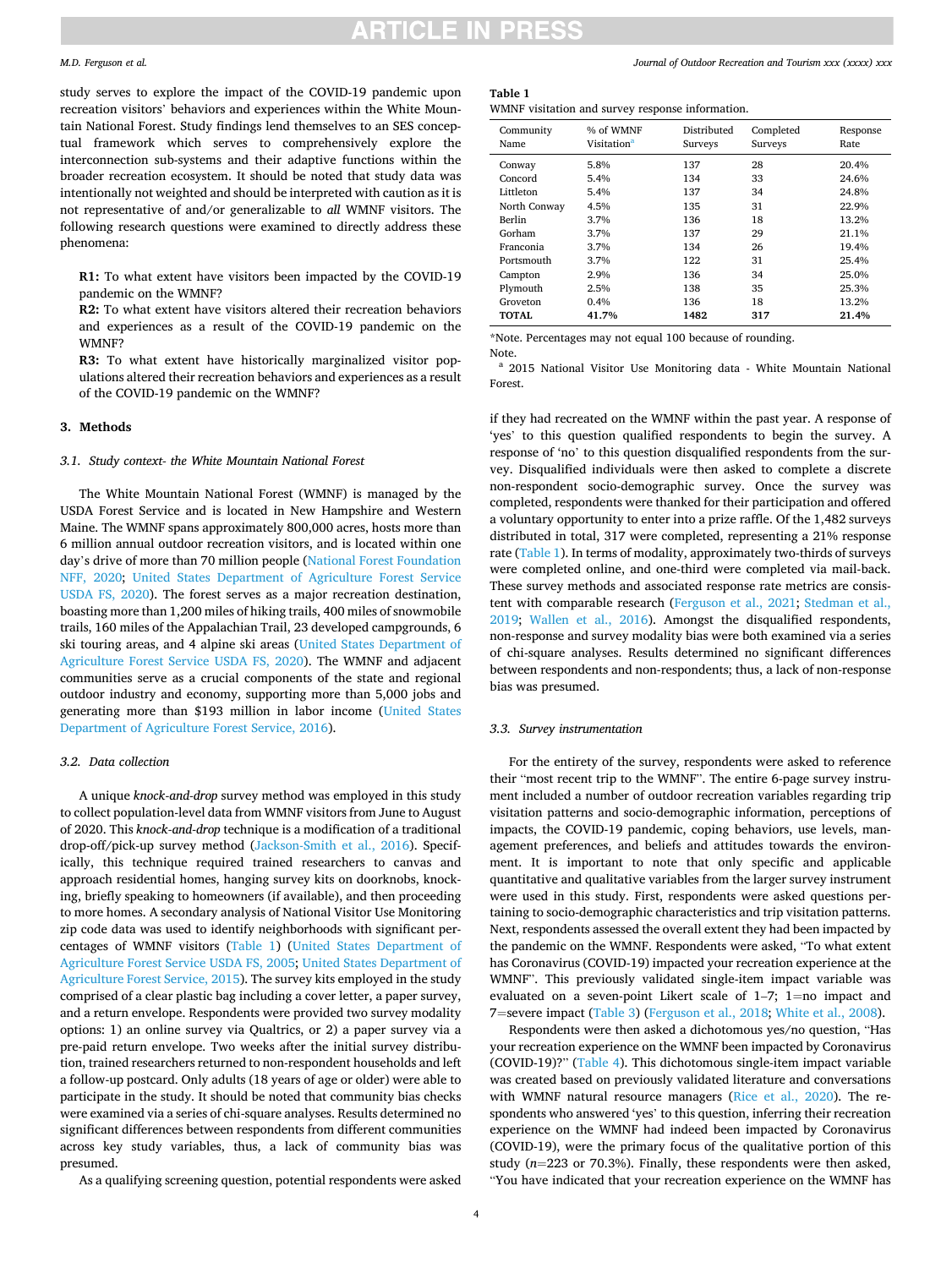# TICI E IN 1

#### <span id="page-4-0"></span>*M.D. Ferguson et al.*

#### **Table 2**

WMNF visitor's sociodemographic characteristics.

| Variable                       | % or Mean | n   |
|--------------------------------|-----------|-----|
| Gender                         |           |     |
| Male                           | 55.2%     | 175 |
| Female                         | 44.2%     | 140 |
| <b>Annual Household Income</b> |           |     |
| Under \$25,000                 | 1.6%      | 5   |
| \$25,000-\$49,999              | 14.6%     | 43  |
| \$50,000-\$74,999              | 19.0%     | 56  |
| \$75,000-\$99,999              | 19.7%     | 58  |
| \$100,000-\$149,999            | 24.5%     | 72  |
| \$150,000 or more              | 20.4%     | 60  |
|                                |           |     |

\*Note. Percentages may not equal 100 because of rounding.

# **Table 3**

WMNF visitors' perceived COVID-19 pandemic impact.

| Mean              |              | Valid Percentages |             |              |             |              |              |
|-------------------|--------------|-------------------|-------------|--------------|-------------|--------------|--------------|
| 3.82 <sup>a</sup> | 〔1〕<br>26.2% | (2)<br>13.9%      | (3)<br>6.6% | (4)<br>11.4% | (5)<br>7.3% | (6)<br>16.1% | (7)<br>18.6% |
|                   |              |                   |             |              |             |              |              |

\*Note. Percentages may not equal 100 because of rounding.<br><sup>a</sup> Note. Response Code:  $1 = No$  impact and  $7 =$  Severe impact.

### **Table 4**

Proportion of WMNF visitors impacted by the COVID-19 pandemic.

| Response options | % or Mean      | Ν         |
|------------------|----------------|-----------|
| Yes<br>No        | 70.3%<br>29.7% | 223<br>94 |
|                  |                |           |

\*Note. Percentages may not equal 100 because of rounding.

been impacted by Coronavirus (COVID-19). Please tell us more about that experience." This open-ended qualitative follow-up question was created based on previously validated literature and conversations with WMNF natural resource managers ([Rice et al., 2020](#page-9-0)).

#### *3.4. Data analyses*

All data were analyzed using Statistical Package for the Social Sciences (SPSS) version 24.0. To address research question R1, frequencies, percentages, and measure of central tendency were used. To address research question R2, open-ended qualitative responses were analyzed and thematically coded using the constant comparative method ([Corbin](#page-8-0)  & [Strauss, 2014\)](#page-8-0). Finally, to address research question R3, frequencies, valid percentages, and cross-tabulation procedures in conjunction with Pearson's Chi-Square analysis was applied.

# **4. Results**

#### *4.1. Descriptive statistics*

Amongst survey respondents, 55% identified as male and 44% as female (Table 2). The average age of respondents was 56 years. A large majority of respondents (94%) reported their race/ethnicity as White. Other reported ethnicities included African American, Spanish/Hispanic/Latino, and Asian. More than one-third (35%) of respondents reported earning an annual household income of less than \$75,000, while approximately 20% of the sample reported earning \$150,000 or more. The political ideology distribution within the sample was fairly moderate, but liberal leaning (M=3.55). In terms of primary recreation activities, the most popular activity was hiking/walking (60%), followed by downhill skiing/snowboarding (10%), and sightseeing or viewing natural features (6%). Regarding trip visitation characteristics, respondents noted traveling a median distance of approximately 41 miles from their homes to the WMNF. These largely local and highly

experienced visitors reported recreating on the WMNF an average of approximately 5 days per month, 37 days per year, and 30 total years.

# *4.2. Research question one*

To assess the extent to which visitors were impacted by the pandemic on the WMNF, respondents first evaluated a single-item seven-point Likert scale (1=no impact, 7=severe impact) (Table 3). Overall, respondents noted their recreation experiences had been significantly impacted by the pandemic (M=3.82); with more than one-third of visitors (35%) indicating the pandemic had either a major or severe impact upon their WMNF recreation experience. Next, visitors evaluated a single-item dichotomous variable (i.e., yes or no) specifically asking respondents if their WMNF recreation experience had been impacted by the pandemic (Table 5). Results demonstrate that a nearly three-quarters of the sample (70%) perceived the pandemic had indeed impacted their WMNF recreation experience.

## *4.3. Research question two*

The quantitative analyses suggest WMNF visitors were significantly impacted by the pandemic. Specifically, a substantial proportion of respondents (*n*=223 or 70.3%) answered 'yes' to the dichotomous quantitative pandemic impact question (Table 5), inferring their recreation experience on the WMNF had indeed been impacted by the pandemic. To further understand and explore the nuanced impacts of the pandemic upon recreation behaviors and experiences on the WMNF, follow-up qualitative data were then collected via an open-ended question.

Qualitative responses were independently analyzed and thematically coded by four independent researchers using the constant comparative method (Corbin & [Strauss, 2014\)](#page-8-0). This iterative process involved a combination of inductive, deductive, and abductive reasoning, which is common in mixed-method research ([Charmaz, 2006](#page-8-0); [Chun Tie, Birks,](#page-8-0) & [Francis, 2019\)](#page-8-0). First, the researchers independently applied open coding methods to identify key themes in the data (Corbin & [Strauss, 2014](#page-8-0)). Next, axial coding methods were independently applied to organize the

#### **Table 5**

Frequency of COVID-19 pandemic impact themes and sub-themes.

| Themes and Sub-Themes                   | Theme N (Sub- | Theme Valid % (Sub- |
|-----------------------------------------|---------------|---------------------|
|                                         | Theme N)      | Theme Valid %)      |
| <b>Total Social Impacts</b>             | 85            | 29.3                |
| Crowding                                | (43)          | (50.6)              |
| Conflict                                | (42)          | (49.4)              |
| <b>Total General Recreation</b>         | 77            | 26.5                |
| <b>Impacts</b>                          |               |                     |
| Decreased visitation                    | (53)          | (68.8)              |
| Negatively impacted recreation          | (15)          | (16.9)              |
| experience                              |               |                     |
| Positively impacted recreation          | (6)           | (7.8)               |
| experience                              |               |                     |
| Increased visitation                    | (5)           | (6.5)               |
| <b>Total Situational and Ecological</b> | 69            | 23.8                |
| <b>Impacts</b>                          |               |                     |
| Closures and/or restricted access       | (35)          | (49.2)              |
| Litter/trash, vegetation damage, and/   | (21)          | (30.4)              |
| or water pollution                      |               |                     |
| Sanitation and/or cleanliness           | (5)           | (7.2)               |
| Parking and/or traffic                  | (5)           | (7.2)               |
| Ancillary recreation facility closures  | (4)           | (5.7)               |
| <b>Total Behavioral Adaptation</b>      | 52            | 17.9                |
| <b>Impacts</b>                          |               |                     |
| Avoidance                               | (23)          | (44.2)              |
| Resource substitution                   | (16)          | (30.8)              |
| Displacement                            | (6)           | (11.5)              |
| <b>Activity Substitution</b>            | (4)           | (7.7)               |
| <b>Temporal Substitution</b>            | (3)           | (5.8)               |
| <b>Total Unclear/Unrelated</b>          | 7             | 2.4                 |
| <b>TOTAL</b>                            | 290           | 100                 |

\*Note. Percentages may not equal 100 because of rounding.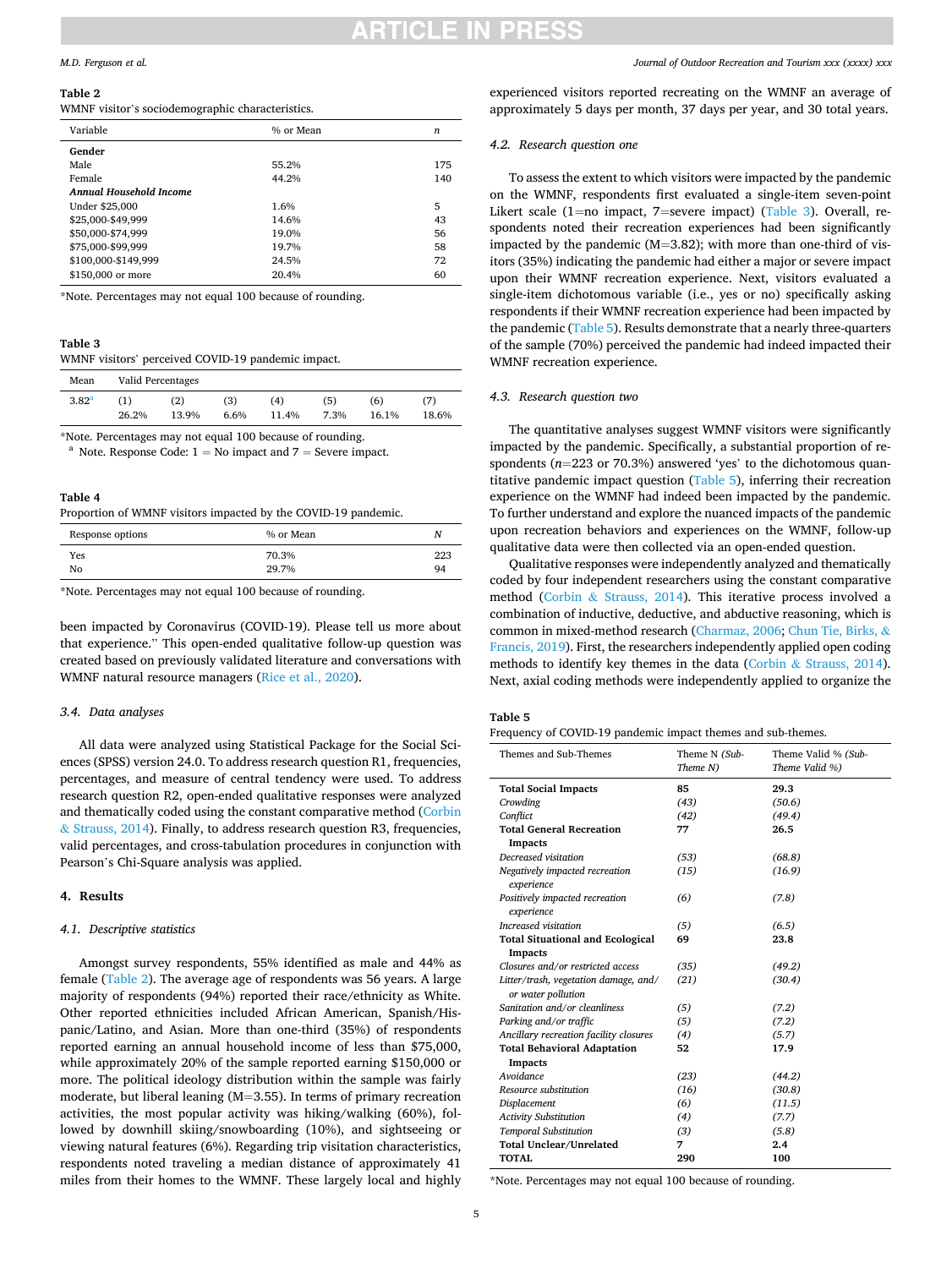#### *M.D. Ferguson et al.*

key themes into coherent coding categories ([Dorsch et al., 2016\)](#page-8-0). Based on the results from both the open and axial coding methods, the researchers then created their own individual codebooks [\(Lincoln](#page-8-0) & Guba, [1985\)](#page-8-0) which were then used to independently code each of the qualitative responses. Based on the constant comparative method, the codebooks were independently altered as needed to accommodate data ([Patton, 2014](#page-9-0)). Upon completion of coding, the researchers then independently re-assessed their own codebooks and created their own primary and secondary themes. Finally, the researchers compared their codebooks. This constant comparative procedure was applied four separate times in order to refine the 223 independent comments and ultimately produce a consensus agreement of 5 total themes and 15 total sub-themes [\(Table 5\)](#page-4-0). This process yielded an acceptable inter-rater reliability statistic representing 86.5% agreement amongst the four independent researchers ([Miles and Huberman, 1994\)](#page-8-0). Moreover, the constant comparative method and subsequent presentations of the presence of absence of dichotomous themes and sub-themes via frequency reporting is common, widely accepted, and an appropriate methodological data analysis approach in the social sciences [\(Bobilya](#page-8-0)  [et al., 2005; Ferguson et al., 2022](#page-8-0); [Krippendorff, 2018](#page-8-0)).

Overall, respondents identified and incorporated both broad and specific social, ecological, situational, and behavioral impacts from the pandemic upon their WMNF experience. Respondents' qualitative comments were categorized under the primary themes of social impacts (29.3%), general recreation impacts (26.5%), situational and ecological impacts (23.8%), and behavioral adaptation impacts (17.9%). The vast majority of comments and associated pandemic impacts were negative (96%), however, a limited number of positive impacts (4%) were also noted. These qualitative themes, sub-themes, and associated comments are explored in further detail in the following sections.

The *social impacts* theme received the most comments (*n*=85 or 29.3%). The social impact theme contained the sub-themes of crowding impacts (*n*=43) and conflict-related impacts (*n*=42). Respondents within the crowding impact sub-theme suggested the overall volume of visitation on the WMNF was "overwhelming", "overcrowded", and may have "detracted" from the overall outdoor recreation experience. For example, one respondent noted, "During the COVID quarantine I thought it would be good to seek outdoor recreation and exercise on WMNF trails, but I have found them incredibly overcrowded." Several respondents also suggested that the sheer volume of visitation has directly impacted their satisfaction and enjoyment. For example, one respondent elaborated, "Because there are so many people [on the WMNF] the trails have been very crowded, so it has really deterred me from enjoying my typical summer hikes."

The majority of comments within the conflict impacts sub-theme revolved around pandemic related interactions, particularly with outof-state or non-local populations. Numerous respondents suggested "too many non-locals" using the area and concerns about "out-of-state virus transmission". For example, one visitor noted, "I have been reluctant to hike in my normal areas because of higher visitation by noncompliant out-of-staters" while another mentioned, "too many nonlocals from COVID hot spots using the trails". Numerous respondents also suggested various COVID protocol and associated norm violations resulted in conflict. For example, one visitor noted, "When I do try to hike, I pass so many people on the trails that I feel unsafe. Many people believe that if you are outdoors, you are completely safe from any virus no matter how you behave. Almost all of them (mostly folks from other states) aren't wearing masks and none are social distancing."

The theme of *general recreation impacts* (*n*= 77 or 26.4%) received a considerable number of responses. General recreation impact subthemes included decreased visitation (*n*=53), negatively impacted recreation experiences (*n*=15), positively impacted recreation experiences (*n*=6), and increased visitation (*n*=5). Many respondents noted the pandemic caused them to take "fewer trips" and make "less visits" to the WMNF. For example, one respondent noted, "I am using the WMNF significantly less than I normally would be due to COVID", while another

### *Journal of Outdoor Recreation and Tourism xxx (xxxx) xxx*

commented, "We've avoided the WMNF in general during the pandemic." Respondents also noted impacts associated with "vacation cancelations". One visitor explained, "Our annual family camping trip to the WMNF was cancelled". The few positive and/or increased visitation impact anecdotes related to "spending more time outside", "social distancing opportunities", and other various enhancement to the recreation experience.

The theme of *situational and ecological impacts* (*n*=69 or 23.8%) was also prominent amongst the sample. Situational and ecological impact sub-themes included closures and/or restricted access (*n*=35), litter/ trash, vegetation damage, and/or water pollution (*n*=21), sanitation and/or cleanliness (n=5), parking and/or traffic (*n*=5), and ancillary recreation facility closures  $(n=4)$ . The dominant sub-theme in this category being closures and/or restricted access, with visitors noting "trailhead closures", "ski area closures", and "a lack of access". One respondent explained, "Various AMC [Appalachian Mountain Club] and White Mountain National Forest huts and trails are constantly closing and opening, it's frustrating". A secondary and important sub-theme in this category referred to ecological impacts, with respondents indicating various impacts in the form of "trash", 'trampling plants and vegetation', and "water pollution from inadequate restroom availability" One visitor wrote, "The litter and plant damage was so awful in some places, so I asked people to walk around sensitive areas and I picked up a small bag full of trash today as I hiked."

The theme of *behavioral adaption impacts* (*n* =52 or 17.9%) was the least frequently mentioned theme, but remained relatively common. The sub-themes within behavioral adaptions included avoidance (*n*=23), resource substitution (*n*=16), displacement (*n*=6), activity substitution  $(n=4)$ , and temporal substitution  $(n=3)$ . Avoidance behaviors were commonly associated with "not visiting certain areas" and "avoiding other visitors on-trail". One visitor noted, "I completely avoided places where I thought other people would be most likely to visit, especially if there were more than 10 cars in the parking lot". Resource substitution behaviors mostly revolved around the concepts of "choosing different trails" and "finding more remote trails". For example, one respondent noted, "I have young kids and we normally hit the popular easy trails, but we searched out lesser used trails during COVID". Instances of displacement, activity, and temporal substitution behaviors were less frequent. One visitor explained, "I haven't been back to the WMNF because of COVID", while another noted, "I stopped hiking on weekends in the WMNF."

#### *4.4. Research question three*

Finally, to assess the extent to which historically marginalized visitor populations have altered their recreation behaviors and experiences as a result of the COVID-19 pandemic on the WMNF, a series of crosstabulation procedures in conjunction with Pearson's Chi-Square analyses were utilized to examine the associations between open-ended responses to the ways in which COVID-19 impacted recreation experiences and both reported annual household income and gender. Openended responses were coded for the presence or absence (e.g., 1 or 0) of the aforementioned thematic codes developed in research questions two ([Table 5\)](#page-4-0). This method is common and widely accepted in the social sciences [\(Krippendorff, 2018](#page-8-0)) as it allows for statistical comparison between dichotomously coded open-ended response data and other quantitative study variables. Additionally, study authors feel this statistical process actually makes study findings more robust. Due to the dichotomous data, the theme was either present or not, masking some variance in importance of the theme to each respondent, thus inferring that any statistically significant and meaningful relationships with other variables represents the existence of a meaningful relationship.

Results revealed significant differences for behavioral adaptations by reported annual household income. Results suggest upper middleincome respondents (making \$75,000–100,000 annually) were decidedly most likely to engage in various substitution behaviors on the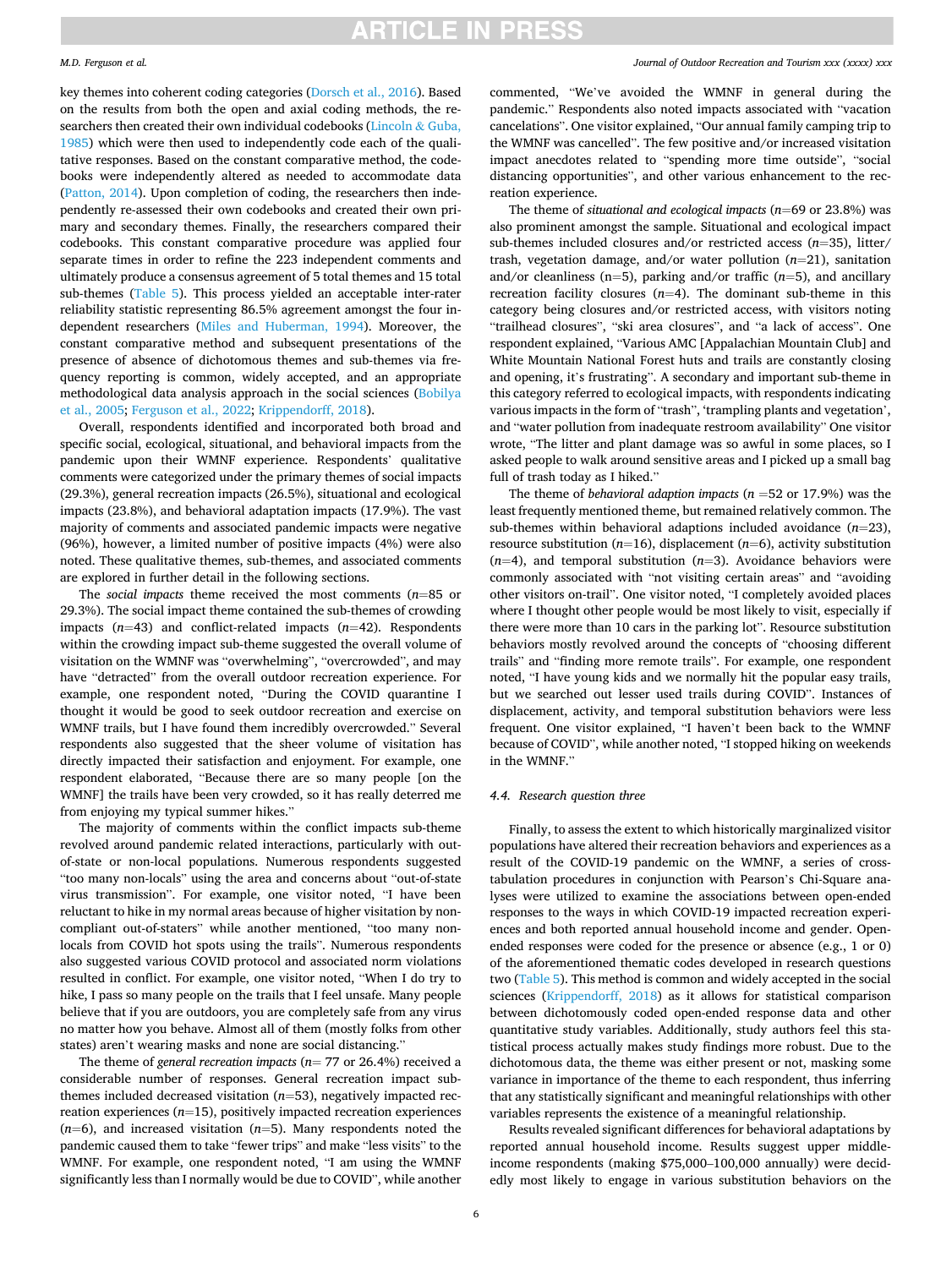#### *M.D. Ferguson et al.*

WMNF (Table 6). Results also revealed significant differences for both conflict interactions and overall negative recreation experiences, by reported gender (Table 7). During the pandemic, women reported higher levels of both conflict and overall negative recreation experiences on the WMNF, relative to men.

# **5. Discussion**

The COVID-19 pandemic fundamentally altered outdoor recreation visitation and experiences within PPAs across the United States. These impacts may have significant influences upon the visitors, resources, communities, and economies which rely upon PPAs. The literature has largely examined this phenomenon within a narrow scope, often focusing on a single issue at a single site. This research, however, is one of the first mixed-method studies to examine visitor impacts, behaviors, and decision-making related to the pandemic, across an entire National Forest system in New England. This study found that nearly threequarters (70%) of WMNF visitors perceived the pandemic impacted their recreation experience, with more than one-third (35%) of visitors indicating the pandemic had either a *major* or *severe* impact upon their recreation experience. Amongst those impacted respondents, various historically marginalized populations (e.g., low-income households and females) reported significantly higher levels of perceived impacts. Further, study findings suggest that nearly one-fifth of respondents (18%) changed their outdoor recreation behaviors or experiences because of social, situational, and/or ecological pandemic related impacts. These findings corroborate the influence of the pandemic upon parks and protected areas and raise important theoretical and managerial questions.

### *5.1. Theoretical implications*

This study examined the prominent theory-in-use that outdoor recreation visitor experiences, behaviors, and decision-making have been altered during the COVID-19 pandemic ([Ferguson et al., 2022](#page-8-0); [Zeithaml](#page-9-0)  [et al., 2020\)](#page-9-0). Study findings investigated this premise and determined that visitor experiences, behaviors, and decision-making were significantly impacted during the pandemic, across an entire National Forest system. Results revealed that as the pandemic progressed, not only were social impacts prevalent, but instances of situational and ecological impacts also became more pronounced, often necessitating the employment of various behavioral adaptation techniques in an effort to preserve the overall recreation experience and natural resource [\(Brassil,](#page-8-0)  [2020; Ferguson et al., 2021;](#page-8-0) [Rice et al., 2020; Siler, 2020](#page-9-0)). The context of this study is also important as this theory-in-use was examined not just at one site or location, but across an entire National Forest system. Thus, while this study did not explicitly examine and test an SES model, study findings lend themselves to certain components of the SES conceptual framework, which serves to explore interconnected systems and their adaptive functions within the broader recreation ecosystem ([Anderies](#page-8-0)  [et al., 2004;](#page-8-0) [Morse, 2020\)](#page-9-0).

The concept of resiliency has become central to understanding and managing complex SES systems [\(Walker et al., 2006](#page-9-0)). Study findings

### **Table 6**

Associations between WMNF visitors' income and behavioral adaptations in response to COVID-19.

| Annual Household Income | Reported Behavioral Adaptations <sup>a</sup> (Valid %) |
|-------------------------|--------------------------------------------------------|
| Under \$75,000          | $10.6\%$ <sup>2</sup>                                  |
| \$75,000-\$99,999       | $29.3%$ <sup>1</sup>                                   |
| \$100,000 or more       | $12.9\%$ <sup>2</sup>                                  |
| Overall Sample          | 15.3%                                                  |

<sup>1&2</sup>Bonferroni post-hoc analysis determined that the \$75,000-\$100,000 group significantly differed (p: 0.001) from the other two groups. a Chi-Square: 11.2, df: 2, p: .004, Phi: 0.20.

#### **Table 7**

Associations between WMNF visitors' gender and conflict in response to COVID-19.

| Gender         | Reported<br>Conflict <sup>a</sup> (Valid %) | Reported Negative<br>Recreation Experiences <sup>b</sup> (Valid %) |
|----------------|---------------------------------------------|--------------------------------------------------------------------|
| Male           | 5.7%                                        | 4.0%                                                               |
| Female         | 19.3%                                       | 13.6%                                                              |
| Overall Sample | 11.7%                                       | 8.3%                                                               |
|                |                                             |                                                                    |

<sup>a</sup> Chi-Square: 9.4, df: 1, p: .002, Phi: 0.17. b Chi-Square: 13.8, df: 1, p: .001, Phi: 0.21.

suggest the WMNF system may be resilient as inferred by the overall systems' ability to seemingly change and adapt during the pandemic ([Janssen et al., 2007\)](#page-8-0). However, inferences regarding overall WMNF system resilience must be interpreted with caution as study findings suggest ecological resilience may have increased (e.g., reduced visitation), yet social resilience may have decreased (e.g., negative impacts upon historically marginalized populations). Moreover, results suggest that continuous spatial and temporal adaptations have and may continue to manifest across the four interconnected feedback components of the WMNF SES conceptual framework ([Fig. 1\)](#page-7-0). For instance, as visitors employ behavioral adaptations as a result of encountering pandemic induced impacts, spatial adaptations such as visitor site selection and movements have and may continue to occur at the site, district, and even forest level. An example from this study is the reported visitor avoidance of crowded WMNF sites in pursuit of less densely populated areas. Further, the pandemic presents unique short- and long-term temporal adaptations. For instance, daily, monthly, and annual visitation rates have and may continue to fluctuate dramatically, based largely on the complex relationship between the pandemic and outdoor recreation visitation ([Ferguson et al., 2022](#page-8-0)). For example, study respondents reported a decrease in recreation visitation during the pandemic.

Moreover, spatial and temporal variations will likely influence the interconnected feedback components of the SES including WMNF outdoor recreation visitors (e.g., resource users), WMNF resource managers (e.g., public infrastructure providers), the National Forest itself (e.g., the resource), as well as the developed and undeveloped WMNF recreation infrastructure (e.g., public infrastructure) [\(Fig. 1](#page-7-0)) [\(Anderies et al.,](#page-8-0)  [2004\)](#page-8-0). Previous research suggests the robustness and subsequent resiliency of an entire system can hinge largely on the key linkage and working relationship between resource users (e.g., WMNF visitors) and public infrastructure providers (e.g., WMNF resource managers) ([Anderies et al., 2004](#page-8-0)). This essential relationship is built on pillars of repeated interactions, reciprocity, reputation, and ultimately trust ([Anderies et al., 2004](#page-8-0); [Ostrom, 1998\)](#page-9-0). This relationship is even more critical when considering the inequality of impacts found in this study amongst historically marginalized populations. Thus, the robustness of the overall system is paramount, especially when system performance is susceptible to unpredictable external perturbations such as a global pandemic [\(Anderies et al., 2004;](#page-8-0) Carlson & [Doyle, 2002\)](#page-8-0).

# *5.2. Management implications*

For PPA managers and policymakers, study results suggest a series of unique challenges and opportunities, especially as the pandemic continues. While it is important to quantitively assess pandemic-related recreation impacts, the deeper discussion may revolve around a more nuanced interpretation of qualitative impact data. Qualitative responses not only explicitly identified various social, situational, ecological, and behavioral impacts, but they also spoke to the interconnectivity of impacts within the broader social-ecological system. For instance, one visitor noted, "The sheer volume and overuse by what seemed like mostly new hikers was wreaking havoc on the forest, people, and communities who love this area." While another commented, "The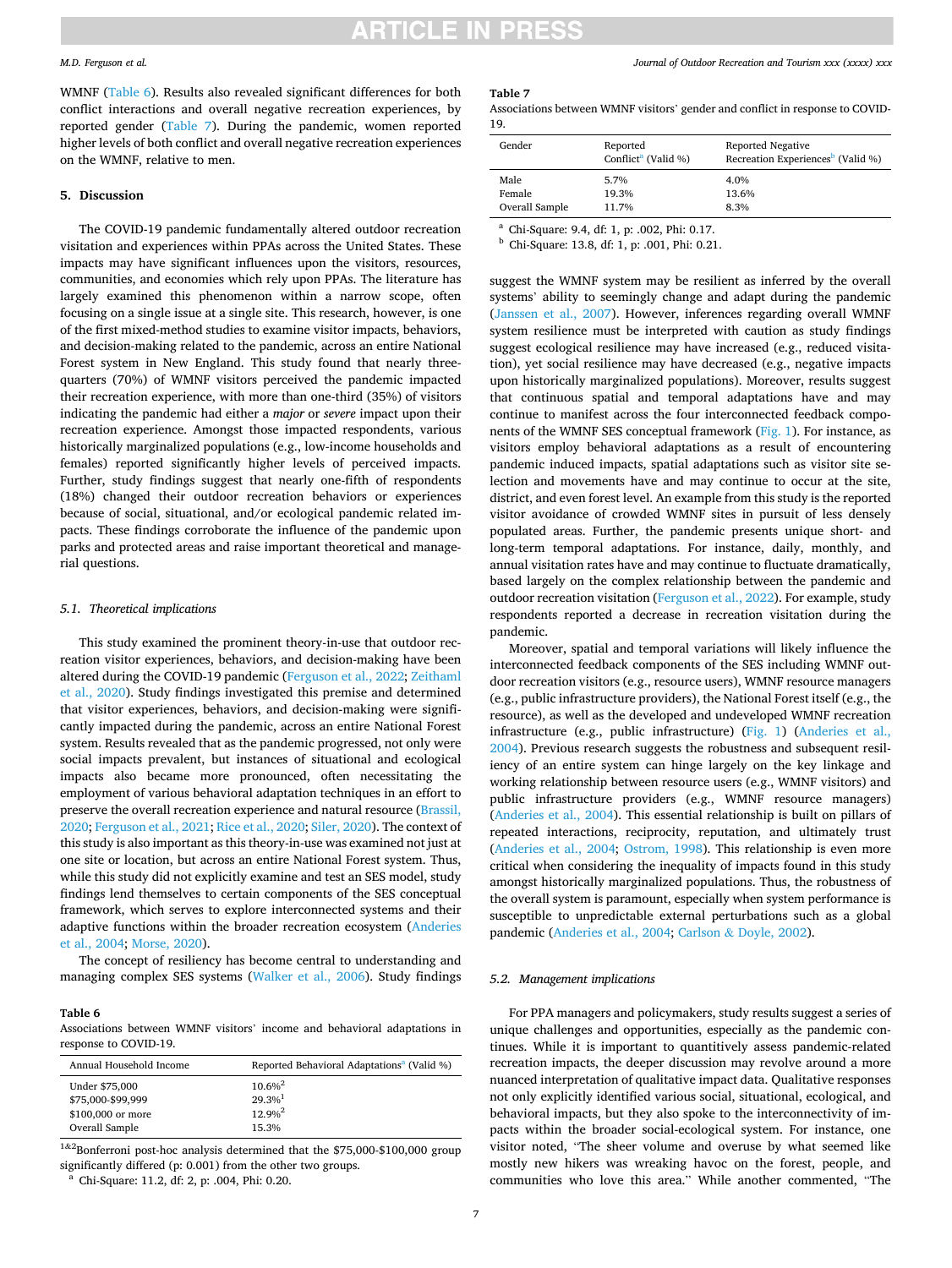<span id="page-7-0"></span>

Fig. 1. A conceptual model of a WMNF social-ecological system ([Anderies et al., 2004\)](#page-8-0).

crowding and litter, mainly from out-of-staters, was so intense at many of our favorite [WMNF] trails that my family and I had to cut our stay short and leave the area to find a less popular trail." Many of these interconnected impacts seem to have stemmed from instances of crowding and conflict associated with out-of-state visitation, corroborating previous research which determined both above average visitation and non-local visitation during the pandemic on the WMNF ([Ferguson et al., 2021](#page-8-0); [2022](#page-8-0)). More concerning, however, is the inequity of these impacts amongst historically marginalized populations, namely female and lower income visitors.

Study findings suggest visitor crowding and conflict, followed closely by visitor access and equity, should be a top priority for management and policymakers. This focus is even more important when considering the projected longevity of the pandemic as well as global trends towards diversity, equity, and inclusion (DEI) in parks and protected areas ([Center for Disease Control CDC, 2020;](#page-8-0) [Derks et al., 2020;](#page-8-0) [Hautamaki,](#page-8-0)  [2020;](#page-8-0) [Rice et al., 2020](#page-9-0); [Powers et al., 2020\)](#page-9-0). To that end, study results infer that high- and middle-income visitors can adapt to pandemic related impacts, yet low-income visitors are largely unable to adapt and respond to said impacts, effectively forcing them to live with their current situation. Further, female visitors were significantly more susceptible to negative experiences and impacts. Resource managers might consider implementing a multi-tiered approach (e.g., before, during, and after a recreation experience) to messaging and communication primarily focusing on educating visitors (with a focus on out-of-state visitors) and adjacent communities in recreation norms, trail etiquette, DEI, and Leave No Trace principles. Specifically, managers may consider focusing on recreation sites and communities particularly susceptible to crowding and conflict and make concerted efforts to establish rapport amongst both local and non-local visitor populations. This strategy could benefit from working with various non-profit partners such as Outdoors for All and Women Outdoors to further promote equity and access in the outdoors and destigmatize the impacts faced by historically marginalized populations. Moreover, resource managers must also be cognizant of the influence of these management strategies, coupled with visitors' behavioral adaptations and inequities, upon the larger social-ecological system.

### *5.3. Implications for future research*

There were various study limitations and implications for future research as a result of this research such as augmenting the study sample and including more diversity, the employment of cross-sectional data, a more thorough investigation of SES, the potential limitations associated with the constant comparative method, the representativeness and generalizability of study finding, and a more nuanced investigation of crowding and conflict. Due to pandemic-related safety protocols and funding limitation, the study sample was rather homogenous, consisting largely of in-state and white visitors. Future research should consider broadening the study sample to include out-of-state, regional, and more diverse populations. This study examined visitor perceptions arguably at the peak of the pandemic, during the summer months of 2020 on the WMNF. Future research should consider assessing visitor impacts, behaviors, and decision-making on a larger temporal scale to account for the ebbs and flows of the pandemic. Next, study findings lend themselves to certain components of the SES framework, however, this study did not explicitly examine and test SES theory. Future research may consider specifically examining the multiple interconnected subsystems associated with SES such as social, ecological, economic, and community impacts. Future research might also consider the potential benefits, limitations, and subjectivity associated with the constant comparison method and dichotomous thematic coding. It is important to note that the constant comparison method, when combined with open and axial coding, applies the relative same importance equally to each theme/subtheme; thus, making it impossible to assess the relative importance or emphasis of each theme/sub-theme. Future research might consider employing rank-order scaling to open-ended comments to provide respondents the ability to express importance; especially for study questions of importance to resource managers. It is also important to note that study data were not weighted as the goal of this research was to maximize the number of respondents who were frequent users of the WMNF. Thus, study data should be interpreted with caution as it is not representative of and/or generalizable to *all* WMNF visitors. Finally, future research should consider including additional questions about visitor expectations and outcomes regarding crowding and conflict, specifically seeking more nuanced information regarding the source, meaning, expectations, and standards.

# **6. Conclusion**

Results from this mixed-method study suggest that during the peak of the COVID-19 pandemic, the vast majority of WMNF visitors perceived significant experiential and behavioral impacts. Specifically, social, situational, ecological, behavioral, and sociodemographic factors were found to significantly influence overall visitor decision-making and experience quality on the WMNF. Study findings also serve to highlight the inequality of impacts amongst historically marginalized populations, as low-income and female visitors were particularly susceptible to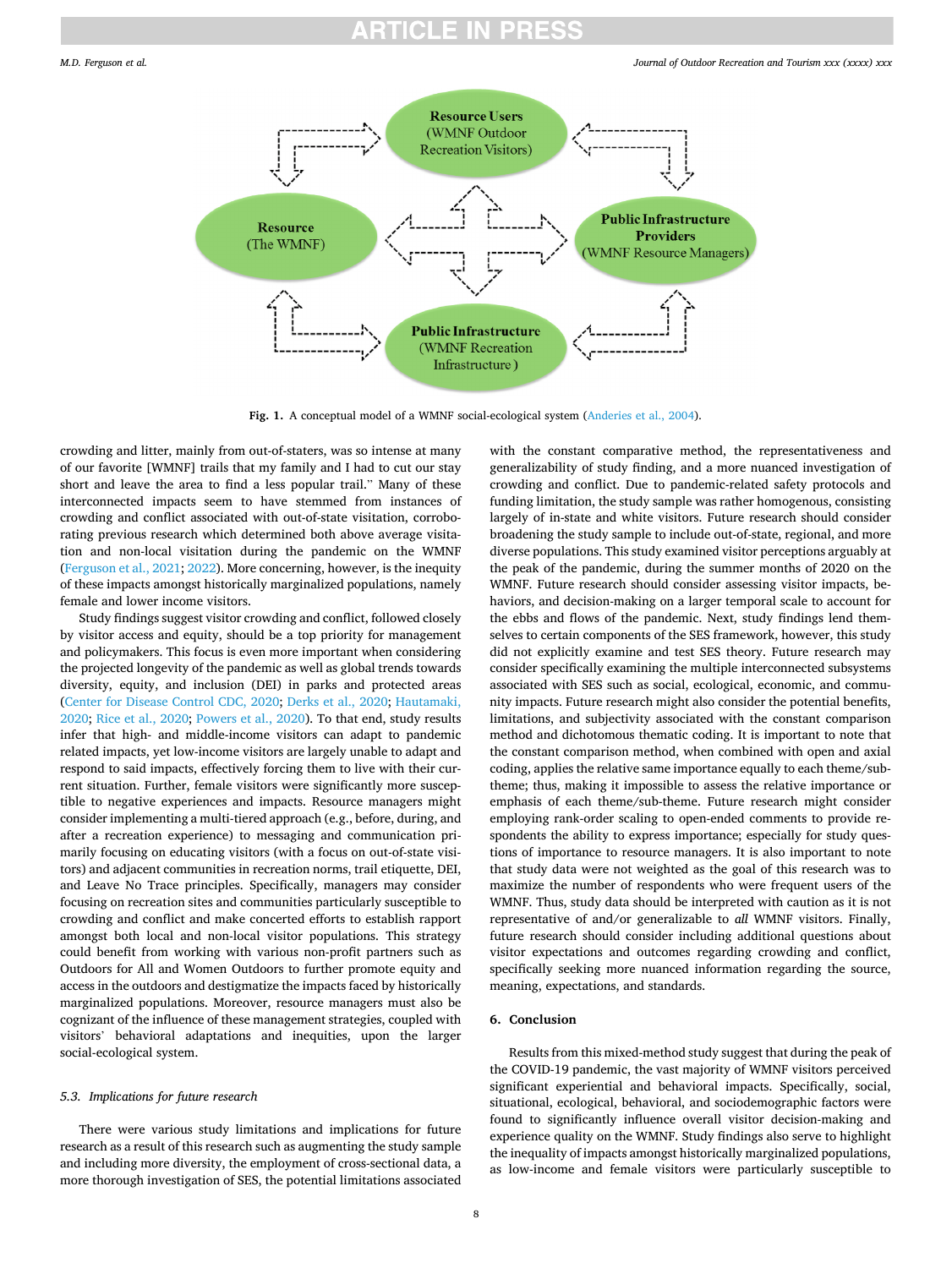#### <span id="page-8-0"></span>*M.D. Ferguson et al.*

impacts. Results suggest that as the pandemic progressed, and impacts become more pronounced, the employment of various behavioral adaptations were often necessary. These impacts and associated behavioral and experiential modifications, combined with various inequities, may present unique downstream SES influences upon the visitors, resources, communities, and economies which rely upon the parks and protected areas. This study demonstrates the influence of the pandemic upon parks and protected areas and considers outdoor recreation as a central component when exploring the complex human-nature connection.

## **CRediT authorship contribution statement**

**Michael D. Ferguson:** Conceptualization, Methodology, Formal analysis, Investigation, Resources, Data curation, Writing – original draft, Writing – review & editing, Visualization, Supervision, Project administration, Funding acquisition. **Myles L. Lynch:** Formal analysis, Data curation, Writing – original draft, Writing – review  $\&$  editing. **Darrick Evensen:** Software, Formal analysis, Writing – original draft, Writing – review & editing. **Lauren A. Ferguson:** Validation, Writing – original draft, Writing – review & editing. **Robert Barcelona:** Investigation, Supervision. **Georgia Giles:** Investigation, Data curation, Writing – original draft. **Marianne Leberman:** Investigation, Supervision.

#### **Declarations of competing interest**

Declarations of interest: None. Each author made an individual contribution to this manuscript. All authors have approved the final manuscript. All authors warrant the article is the authors' original work, hasn't received prior publication, and isn't under consideration for publication elsewhere. Conflicts of interest: None. All authors agree there are no financial or personal interests, and no beliefs could affect their objectivity. Funding source declaration: This work was supported by the USDA Forest Service. All study design, data collection, analyses, interpretation, and decisions to submit this article for publication were made by the University of New Hampshire Department of Recreation Management and Policy.

#### **Acknowledgements**

Study funding was provided by the USDA Forest Service – White Mountain National Forest. The participation from community residents and WMNF visitors was invaluable for the completion of this research. Additionally, the authors would like to acknowledge the original peoples who inhabited the WMNF including the Abenaki, Malecite, Passamaquoddy, and Penacook peoples.

#### **References**

- [Anderies, J. M., Janssen, M. A., & Ostrom, E. \(2004\). A framework to analyze the](http://refhub.elsevier.com/S2213-0780(22)00013-5/sref1) [robustness of social-ecological systems from an institutional perspective.](http://refhub.elsevier.com/S2213-0780(22)00013-5/sref1) *Ecology and [Society, 9](http://refhub.elsevier.com/S2213-0780(22)00013-5/sref1)*(1).
- Associated Press. (2021). Omicron unravels travel industry's plan for a comeback. U.S.<br>News. https://www.usnews.com/news/business/articles/2021-12-01/omicron-unra News. https://www.usnews.com/news/business/article [vels-travel-industrys-plans-for-a-comeback](https://www.usnews.com/news/business/articles/2021-12-01/omicron-unravels-travel-industrys-plans-for-a-comeback). (Accessed 12 January 2022).
- [Beery, T., Olsson, M. R., & Vitestam, M. \(2021\). Covid-19 and outdoor recreation](http://refhub.elsevier.com/S2213-0780(22)00013-5/sref3) [management: Increased participation, connection to nature, and a look to climate](http://refhub.elsevier.com/S2213-0780(22)00013-5/sref3)  adaptation. *[Journal of Outdoor Recreation and Tourism, 36](http://refhub.elsevier.com/S2213-0780(22)00013-5/sref3)*, 100457.
- [Bobilya, A. J., McAvoy, L. H., & Kalisch, K. R. \(2005\).](http://refhub.elsevier.com/S2213-0780(22)00013-5/sref4) *A mixed-method investigation of the [wilderness solo and FLOW \(leisure](http://refhub.elsevier.com/S2213-0780(22)00013-5/sref4) & recreation)*.
- Brassil, G. (2020). As hiking surges during the pandemic, so do injuries. *New York Times*. <https://www.nytimes.com/2020/11/28/sports/covid-hiking-parks-trails.html>. (Accessed 28 November 2020).
- [Brunson, M. W., & Shelby, B. \(1993\). Recreation substitutability: A research agenda.](http://refhub.elsevier.com/S2213-0780(22)00013-5/sref6)  *[Leisure Sciences, 15](http://refhub.elsevier.com/S2213-0780(22)00013-5/sref6)*(1), 67–74.
- [Carlson, J. M., & Doyle, J. \(2002\). Complexity and robustness.](http://refhub.elsevier.com/S2213-0780(22)00013-5/sref7) *Proceedings of the National [Academy of Sciences, 99](http://refhub.elsevier.com/S2213-0780(22)00013-5/sref7)*(suppl 1), 2538–2545.
- Carr, C. (2020). Outdoor Renaissance: Industry growth and enhanced programming provide opportunities for UNH students. *University of New Hampshire*. https://w [unh.edu/unhtoday/2020/10/outdoor-renaissance](https://www.unh.edu/unhtoday/2020/10/outdoor-renaissance). (Accessed 20 October 2020) Accessed.
- *Journal of Outdoor Recreation and Tourism xxx (xxxx) xxx*
- Center for Disease Control [CDC]. (2020). Coronavirus disease 2019 (COVID-19) prevention & treatment. Centers for disease control and prevention. *CDC*. [https](https://www.cdc.gov/coronavirus/2019-ncov/prevent-getting-sick/prevention.html)  [://www.cdc.gov/coronavirus/2019-ncov/prevent-getting-sick/prevention.html.](https://www.cdc.gov/coronavirus/2019-ncov/prevent-getting-sick/prevention.html) (Accessed 20 September 2020) Accessed.
- Charmaz, K. (2006). *[Constructing grounded theory: A practical guide through qualitative](http://refhub.elsevier.com/S2213-0780(22)00013-5/sref10) [analysis](http://refhub.elsevier.com/S2213-0780(22)00013-5/sref10)*. Sage.
- Chow, A. (2020). National parks are getting trashed during COVID-19, endangering surrounding communities. *About Time Magazine*. [https://time.com/5869788/natio](https://time.com/5869788/national-parks-covid-19/) [nal-parks-covid-19/](https://time.com/5869788/national-parks-covid-19/). (Accessed 25 July 2020).
- [Chun Tie, Y., Birks, M., & Francis, K. \(2019\).](http://refhub.elsevier.com/S2213-0780(22)00013-5/sref12) *Grounded theory research: A design framework for novice researchers* [\(Vol. 7\). SAGE open medicine, 2050312118822927.](http://refhub.elsevier.com/S2213-0780(22)00013-5/sref12)
- Cole. (2021). Parks experience visitor boom in last year, officials advocate Leave No Trace ethics. *Watauga Democra*. [https://www.wataugademocrat.com/news/parks-e](https://www.wataugademocrat.com/news/parks-experience-visitor-boom-in-last-year-officials-advocate-leave-no-trace-ethics/article_7eb9b523-e4ff-5b5b-80bb-878fdeaaf167.html) [xperience-visitor-boom-in-last-year-officials-advocate-leave-no-trace-ethics/article](https://www.wataugademocrat.com/news/parks-experience-visitor-boom-in-last-year-officials-advocate-leave-no-trace-ethics/article_7eb9b523-e4ff-5b5b-80bb-878fdeaaf167.html) [\\_7eb9b523-e4ff-5b5b-80bb-878fdeaaf167.html](https://www.wataugademocrat.com/news/parks-experience-visitor-boom-in-last-year-officials-advocate-leave-no-trace-ethics/article_7eb9b523-e4ff-5b5b-80bb-878fdeaaf167.html). (Accessed 15 April 2020).
- Colman, A., & Dolesh, R. (2020). Coronavirus: What impact will COVID-19 have on parks and recreation? *New Hampshire Public Radio*. [https://www.nrpa.org/blog/coronavir](https://www.nrpa.org/blog/coronavirus-what-impact-will-covid-19-have-on-parks-and-recreation/)  [us-what-impact-will-covid-19-have-on-parks-and-recreation/.](https://www.nrpa.org/blog/coronavirus-what-impact-will-covid-19-have-on-parks-and-recreation/) (Accessed 15 March 2020).
- [Corbin, J., & Strauss, A. L. \(2014\).](http://refhub.elsevier.com/S2213-0780(22)00013-5/sref15) *Basics of qualitative research*. Thousand Oaks, CA: Sage [Publishing](http://refhub.elsevier.com/S2213-0780(22)00013-5/sref15).
- [Derks, J., Giessen, L., & Winkel, G. \(2020\). COVID-19-induced visitor boom reveals the](http://refhub.elsevier.com/S2213-0780(22)00013-5/sref16)  [importance of forests as critical infrastructure.](http://refhub.elsevier.com/S2213-0780(22)00013-5/sref16) *Forest Policy and Economics, 118*, [102253](http://refhub.elsevier.com/S2213-0780(22)00013-5/sref16).
- [Dolesh, R. J. \(2020\). How parks and recreation will change forever.](http://refhub.elsevier.com/S2213-0780(22)00013-5/sref17) *Parks & Recreation [Magazine, 55](http://refhub.elsevier.com/S2213-0780(22)00013-5/sref17)*(8), 38–43.
- [Dorsch, T. E., Richards, K. A. R., Swain, J., & Maxey, M. \(2016\). The effect of an outdoor](http://refhub.elsevier.com/S2213-0780(22)00013-5/sref18)  [recreation program on individuals with disabilities and their family members: A case](http://refhub.elsevier.com/S2213-0780(22)00013-5/sref18)  study. *[Therapeutic Recreation Journal, 50](http://refhub.elsevier.com/S2213-0780(22)00013-5/sref18)*(2), 155.
- [Erwin, C., Aultman, J., Harter, T., Illes, J., & Kogan, R. C. J. \(2020\). Rural and remote](http://refhub.elsevier.com/S2213-0780(22)00013-5/sref19)  [communities: Unique ethical issues in the COVID-19 pandemic.](http://refhub.elsevier.com/S2213-0780(22)00013-5/sref19) *The American Journal [of Bioethics](http://refhub.elsevier.com/S2213-0780(22)00013-5/sref19)*, 1–4.
- [Ferguson, M. D., Giles, G., Ferguson, L. A., Barcelona, R., Evensen, D., & Barrows, C.](http://refhub.elsevier.com/S2213-0780(22)00013-5/sref20)  [\(2021\). Seeing the forest for the trees: A social-ecological systems approach to](http://refhub.elsevier.com/S2213-0780(22)00013-5/sref20)  [managing outdoor recreation visitation in parks and protected area.](http://refhub.elsevier.com/S2213-0780(22)00013-5/sref20) *Journal of [Outdoor Recreation and Tourism](http://refhub.elsevier.com/S2213-0780(22)00013-5/sref20)* (In press- 2021).
- [Ferguson, M. D., McIntosh, K., English, D. K., Ferguson, L. A., Barcelona, R., Giles, G.,](http://refhub.elsevier.com/S2213-0780(22)00013-5/sref21)  Fraser, O., & Leberman, M. (2022). *[The outdoor renaissance: Assessing the impact of the](http://refhub.elsevier.com/S2213-0780(22)00013-5/sref21)  [COVID-19 pandemic upon recreation visitation in new england](http://refhub.elsevier.com/S2213-0780(22)00013-5/sref21)'s national forests*. Society [of Natural Resources \(In press- 2022\)](http://refhub.elsevier.com/S2213-0780(22)00013-5/sref21).
- Ferguson, M. D., Mueller, J. T., Graefe, A. R., & Mowen, A. J. (2018). Coping with climate change: A study of great lakes water-based recreationists. *Journal of Park and Recreation Administration, 36*(2).<https://doi.org/10.18666/JPRA-2018-V36-I2-8296>
- Freeman, S., & Eykelbosh, A. (2020). *[COVID-19 and outdoor safety: Considerations for use](http://refhub.elsevier.com/S2213-0780(22)00013-5/sref23)  of outdoor recreational spaces*[. National Collaborating Centre for Environmental](http://refhub.elsevier.com/S2213-0780(22)00013-5/sref23) [Health](http://refhub.elsevier.com/S2213-0780(22)00013-5/sref23).
- Hale, J. (2020). Rise of the rookie hikers: The pandemic pushed a new wave of people outside, for better or worse. *Oregonian*. [https://www.oregonlive.com/travel/2020/](https://www.oregonlive.com/travel/2020/12/rise-of-the-rookie-hikers-the-pandemic-pushed-a-new-wave-of-people-outside-for-better-or-worse.html) [12/rise-of-the-rookie-hikers-the-pandemic-pushed-a-new-wave-of-people-outside](https://www.oregonlive.com/travel/2020/12/rise-of-the-rookie-hikers-the-pandemic-pushed-a-new-wave-of-people-outside-for-better-or-worse.html)[for-better-or-worse.html.](https://www.oregonlive.com/travel/2020/12/rise-of-the-rookie-hikers-the-pandemic-pushed-a-new-wave-of-people-outside-for-better-or-worse.html) (Accessed 10 January 2020).
- Hauslohner, A., & Thebault, R. (2020). A deadly 'checkerboard': Covid-19's new surge across rural America. *Washington Post*. [https://www.washingtonpost.com/nation/](https://www.washingtonpost.com/nation/2020/05/24/coronavirus-rural-america-outbreaks/?arc404=true)  [2020/05/24/coronavirus-rural-america-outbreaks/?arc404](https://www.washingtonpost.com/nation/2020/05/24/coronavirus-rural-america-outbreaks/?arc404=true)=true. (Accessed 10 June 2020).
- Hautamaki, A. (2020). As crowds swell on public lands, visitors learn how to minimize their impact. *National Geographic Magazine*. [https://www.nationalgeographic.co](https://www.nationalgeographic.com/travel/2020/11/how-to-care-for-national-lands-despite-coronavirus-wildfire-pressures/) [m/travel/2020/11/how-to-care-for-national-lands-despite-coronavirus-wildfire-pre](https://www.nationalgeographic.com/travel/2020/11/how-to-care-for-national-lands-despite-coronavirus-wildfire-pressures/)  [ssures/.](https://www.nationalgeographic.com/travel/2020/11/how-to-care-for-national-lands-despite-coronavirus-wildfire-pressures/) (Accessed 11 November 2020).
- [Hockings, M., Dudley, N., Elliott, W., Rao, M., Redford, K., & Robinson, J. \(2020\).](http://refhub.elsevier.com/S2213-0780(22)00013-5/sref27)  [COVID-19 and protected and conserved areas.](http://refhub.elsevier.com/S2213-0780(22)00013-5/sref27) *Parks: The International Journal of [Protected Areas and Conservation](http://refhub.elsevier.com/S2213-0780(22)00013-5/sref27)*.
- [Jackson-Smith, D., Flint, C. G., Dolan, M., Trentelman, C. K., Holyoak, G., Thomas, B., &](http://refhub.elsevier.com/S2213-0780(22)00013-5/sref28)  [Ma, G. \(2016\). Effectiveness of the drop-off/pick-up survey methodology in different](http://refhub.elsevier.com/S2213-0780(22)00013-5/sref28)  neighborhood types. *[Journal of Rural Social Sciences, 31](http://refhub.elsevier.com/S2213-0780(22)00013-5/sref28)*(3), 3.
- [Janssen, M. A., Anderies, J. M., & Ostrom, E. \(2007\). Robustness of social-ecological](http://refhub.elsevier.com/S2213-0780(22)00013-5/sref29) [systems to spatial and temporal variability.](http://refhub.elsevier.com/S2213-0780(22)00013-5/sref29) *Society & Natural Resources, 20*(4), 307–[322](http://refhub.elsevier.com/S2213-0780(22)00013-5/sref29).
- Krippendorff, K. (2018). *[Content analysis: An introduction to its methodology](http://refhub.elsevier.com/S2213-0780(22)00013-5/sref30)*. Sage [publications](http://refhub.elsevier.com/S2213-0780(22)00013-5/sref30).
- [Landry, C. E., Bergstrom, J., Salazar, J., & Turner, D. \(2021\). How has the COVID-19](http://refhub.elsevier.com/S2213-0780(22)00013-5/sref31)  [pandemic affected outdoor recreation in the US? A revealed preference approach.](http://refhub.elsevier.com/S2213-0780(22)00013-5/sref31) *[Applied Economic Perspectives and Policy, 43](http://refhub.elsevier.com/S2213-0780(22)00013-5/sref31)*(1), 443–457.
- Langlois, K. (2020). Summer at America's national parks kicks off with long lines and crowded trails. *National Geographic Magazine*. [https://www.nationalgeographic.](https://www.nationalgeographic.com/travel/2020/05/national-parks-reopen-to-hectic-crowds-but-what-happens-next/)  [com/travel/2020/05/national-parks-reopen-to-hectic-crowds-but-what-happens-ne](https://www.nationalgeographic.com/travel/2020/05/national-parks-reopen-to-hectic-crowds-but-what-happens-next/)  [xt/](https://www.nationalgeographic.com/travel/2020/05/national-parks-reopen-to-hectic-crowds-but-what-happens-next/). (Accessed 14 June 2020).

[Lincoln, Y. S., & Guba, E. G. \(1985\).](http://refhub.elsevier.com/S2213-0780(22)00013-5/sref33) *Naturalistic inquiry*. Sage publications.

- Maine Office of Tourism [MOT]. (2020). State visitation highlights. *Maine Office of Tourism*. [https://motpartners.com/wp-content/uploads/2021/05/2020\\_Maine\\_Tour](https://motpartners.com/wp-content/uploads/2021/05/2020_Maine_Tourism_Highlight.pdf)  [ism\\_Highlight.pdf](https://motpartners.com/wp-content/uploads/2021/05/2020_Maine_Tourism_Highlight.pdf). (Accessed 10 October 2020).
- Mawson, M. (2020). Green mountain national forest limits site access. *Manchester Journal*. [https://www.manchesterjournal.com/news/local/green-mountain-nation](https://www.manchesterjournal.com/news/local/green-mountain-national-forest-limits-site-access/article_ded2e671-5814-52ef-b2c3-1472bfbbaf0b.html)  [al-forest-limits-site-access/article\\_ded2e671-5814-52ef-b2c3-1472bfbbaf0b.html.](https://www.manchesterjournal.com/news/local/green-mountain-national-forest-limits-site-access/article_ded2e671-5814-52ef-b2c3-1472bfbbaf0b.html) (Accessed 15 November 2020).

Miles, M. B., & Huberman, A. M. (1994). *[Qualitative data analysis: An expanded sourcebook](http://refhub.elsevier.com/S2213-0780(22)00013-5/sref36)*  [\(2nd ed.\). Thousand Oaks, CA: Sage](http://refhub.elsevier.com/S2213-0780(22)00013-5/sref36).